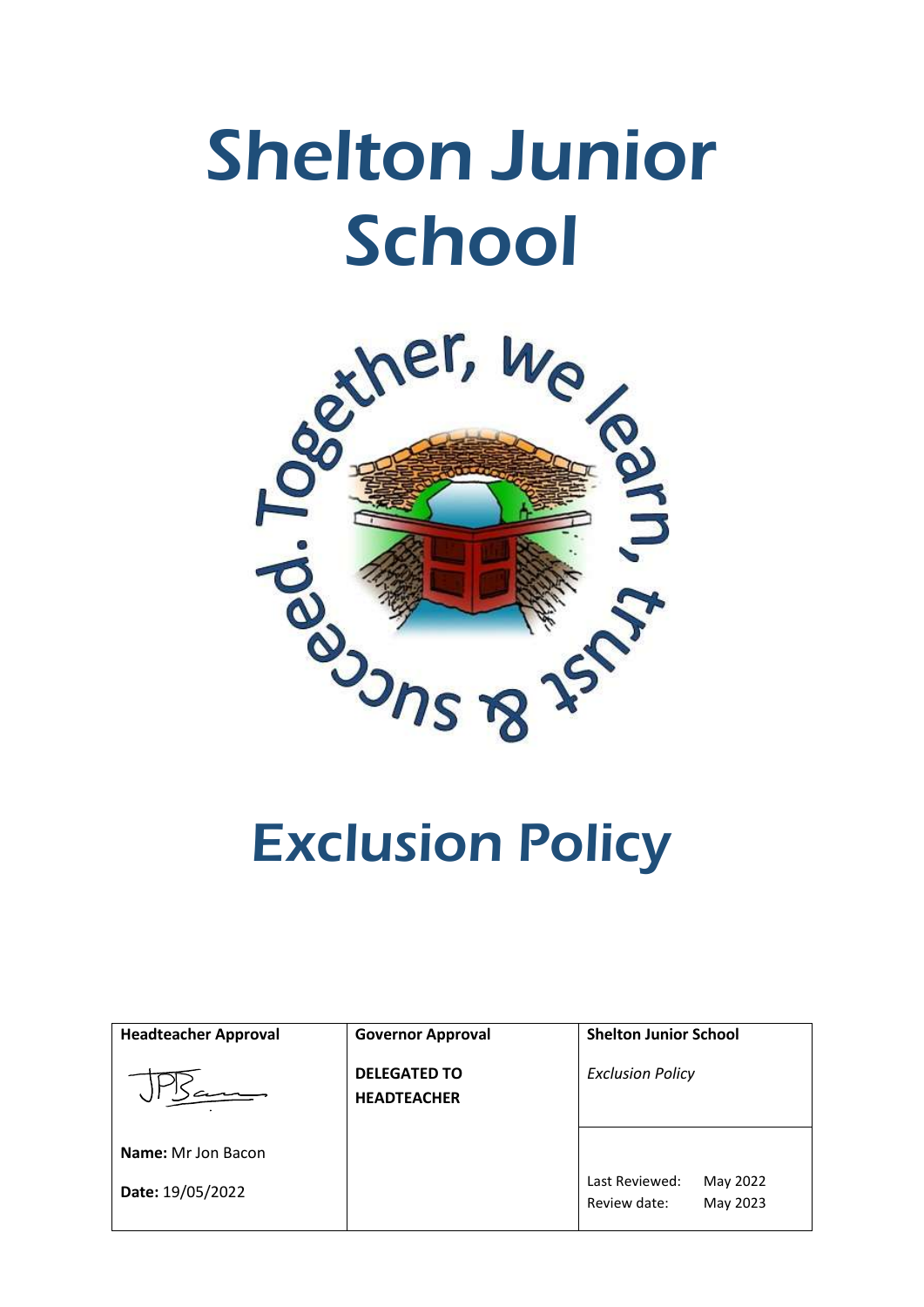# <span id="page-1-0"></span>**Policy review dates and changes**

| <b>Date</b> | By whom | <b>Summary of changes made</b> |
|-------------|---------|--------------------------------|
|             |         |                                |
|             |         |                                |
|             |         |                                |
|             |         |                                |
|             |         |                                |
|             |         |                                |
|             |         |                                |
|             |         |                                |
|             |         |                                |
|             |         |                                |
|             |         |                                |
|             |         |                                |
|             |         |                                |
|             |         |                                |
|             |         |                                |
|             |         |                                |
|             |         |                                |
|             |         |                                |
|             |         |                                |
|             |         |                                |
|             |         |                                |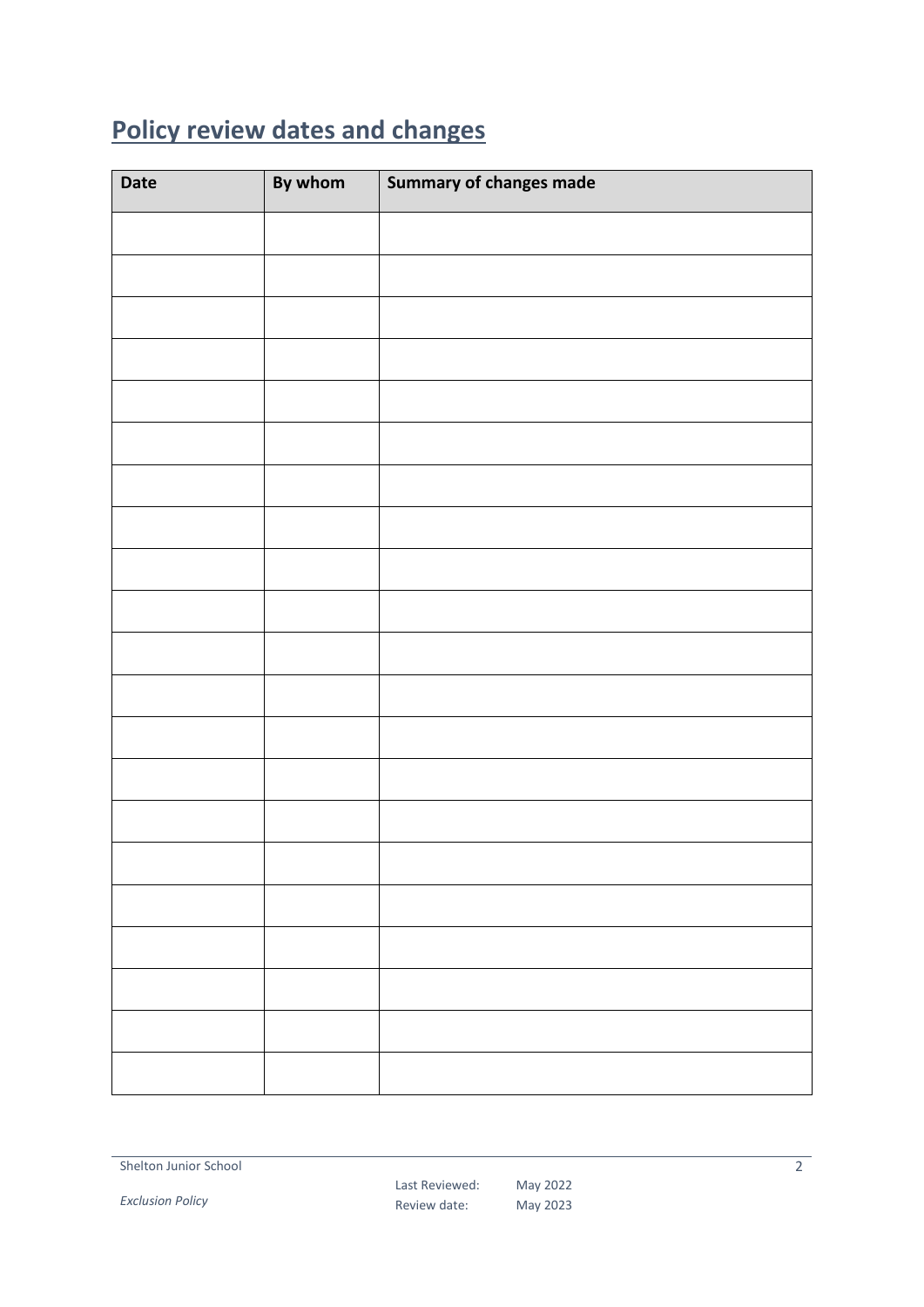# Contents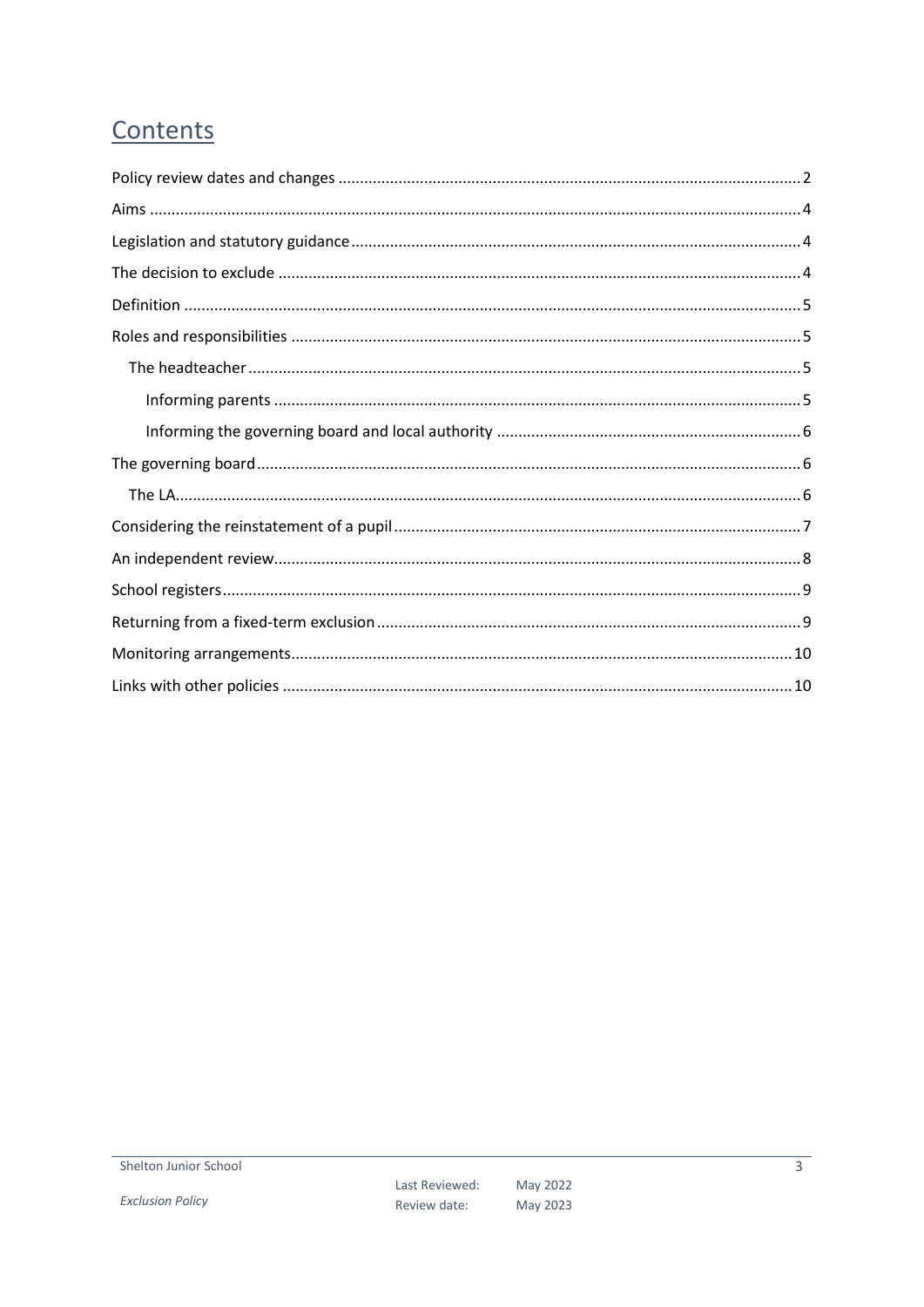## <span id="page-3-0"></span>**Aims**

Our school aims to ensure that:

- The exclusions process is applied fairly and consistently
- The exclusions process is understood by governors, staff, parents and pupils
- Pupils in school are safe and happy
- Pupils do not become NEET (not in education, employment or training)

## <span id="page-3-1"></span>**Legislation and statutory guidance**

This policy is based on statutory guidance from the Department for Education: [Exclusion from](https://www.gov.uk/government/publications/school-exclusion)  [maintained schools, academies and pupil referral units \(PRUs\) in England.](https://www.gov.uk/government/publications/school-exclusion)

It is based on the following legislation, which outline schools' powers to exclude pupils:

- Section 52 of the Education Act 2002, as amended by the Education Act 2011
- The School Discipline (Pupil Exclusions and Reviews) (England) Regulations 2012

In addition, the policy is based on:

- Part 7, chapter 2 of the **Education and Inspections Act 2006**, which looks at parental responsibility for excluded pupils
- Section 579 of the [Education Act 1996](http://www.legislation.gov.uk/ukpga/1996/56/section/579), which defines 'school day'
- The [Education \(Provision of Full-Time Education for Excluded Pupils\) \(England\) Regulations](http://www.legislation.gov.uk/uksi/2007/1870/contents/made)  [2007,](http://www.legislation.gov.uk/uksi/2007/1870/contents/made) as amended by [The Education \(Provision of Full-Time Education for Excluded Pupils\)](http://www.legislation.gov.uk/uksi/2014/3216/contents/made)  [\(England\) \(Amendment\) Regulations 2014](http://www.legislation.gov.uk/uksi/2014/3216/contents/made)

## <span id="page-3-2"></span>**The decision to exclude**

Only the headteacher, or acting headteacher, can exclude a pupil from school. A permanent exclusion will be taken as a last resort.

Our school is aware that off-rolling is unlawful. Ofsted defines off-rolling as:

*"…the practice of removing a pupil from the school roll without a formal, permanent exclusion or by encouraging a parent to remove their child from the school roll, when the removal is primarily in the interests of the school rather than in the best interests of the pupil."*

We are committed to following all statutory exclusions procedures to ensure that every child receives an education in a safe and caring environment.

A decision to exclude a pupil will be taken only:

In response to serious or persistent breaches of the school's behaviour policy, **and**

Shelton Junior School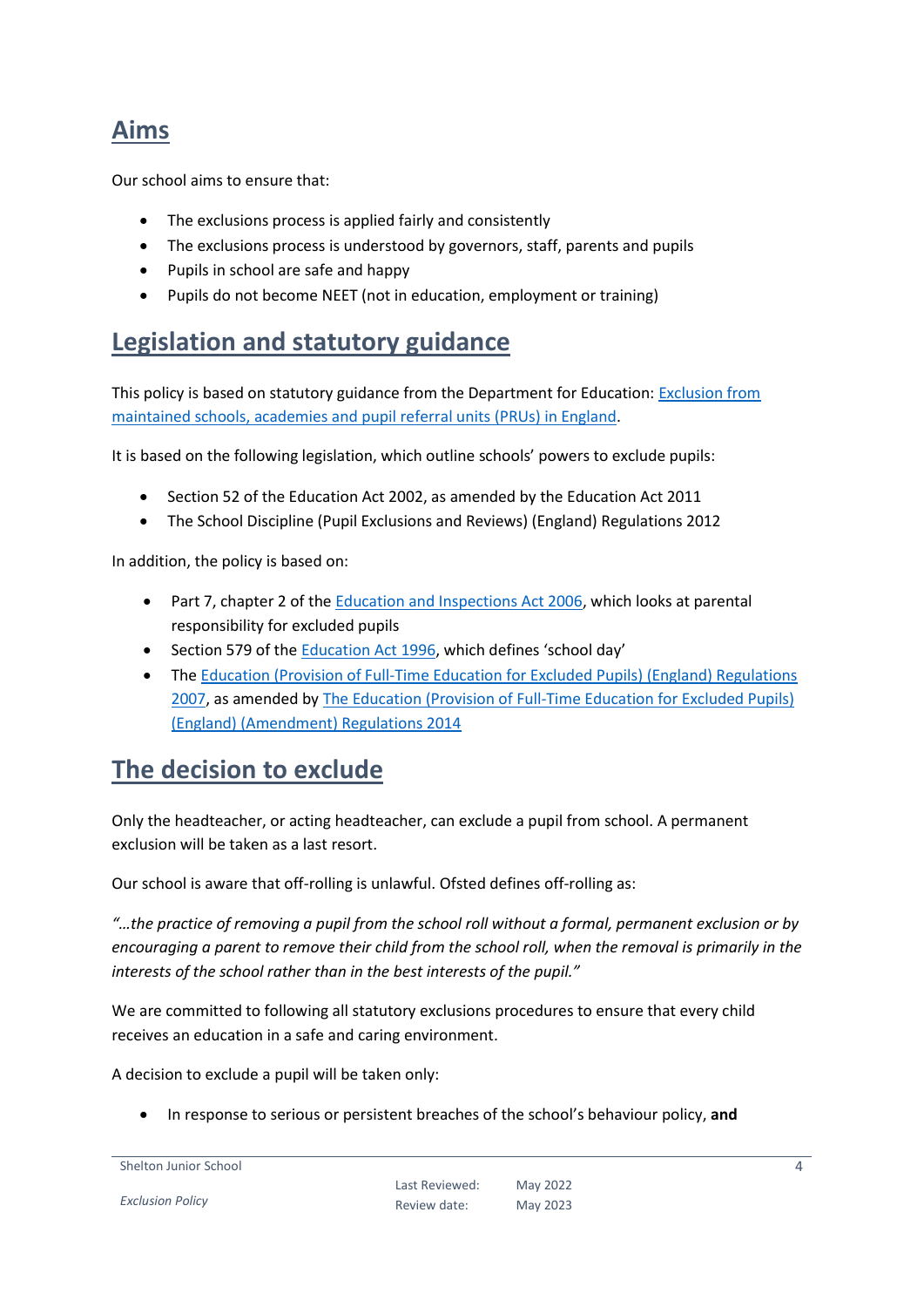If allowing the pupil to remain in school would seriously harm the education or welfare of others

Before deciding whether to exclude a pupil, either permanently or for a fixed period, the headteacher will:

- Consider all the relevant facts and evidence, including whether the incident(s) leading to the exclusion were provoked
- Allow the pupil to give their version of events
- Consider if the pupil has special educational needs (SEN)

## <span id="page-4-0"></span>**Definition**

For the purposes of exclusions, school day is defined as any day on which there is a school session. Therefore, INSET or staff training days do not count as a school day.

## <span id="page-4-1"></span>**Roles and responsibilities**

#### <span id="page-4-2"></span>**The headteacher**

#### <span id="page-4-3"></span>**Informing parents**

The headteacher will immediately provide the following information, in writing, to the parents of an excluded pupil:

- The reason(s) for the exclusion
- The length of a fixed-term exclusion or, for a permanent exclusion, the fact that it is permanent
- Information about parents' right to make representations about the exclusion to the governing board and how the pupil may be involved in this
- How any representations should be made
- Where there is a legal requirement for the governing board to meet to consider the reinstatement of a pupil, and that parents have a right to attend a meeting, be represented at a meeting (at their own expense) and to bring a friend

The headteacher will also notify parents by the end of the afternoon session on the day their child is excluded that for the first 5 school days of an exclusion, or until the start date of any alternative provision where this is earlier, parents are legally required to ensure that their child is not present in a public place during school hours without a good reason. Parents may be given a fixed penalty notice or prosecuted if they fail to do this.

If alternative provision is being arranged, the following information will be included when notifying parents of an exclusion:

The start date for any provision of full-time education that has been arranged

*Exclusion Policy*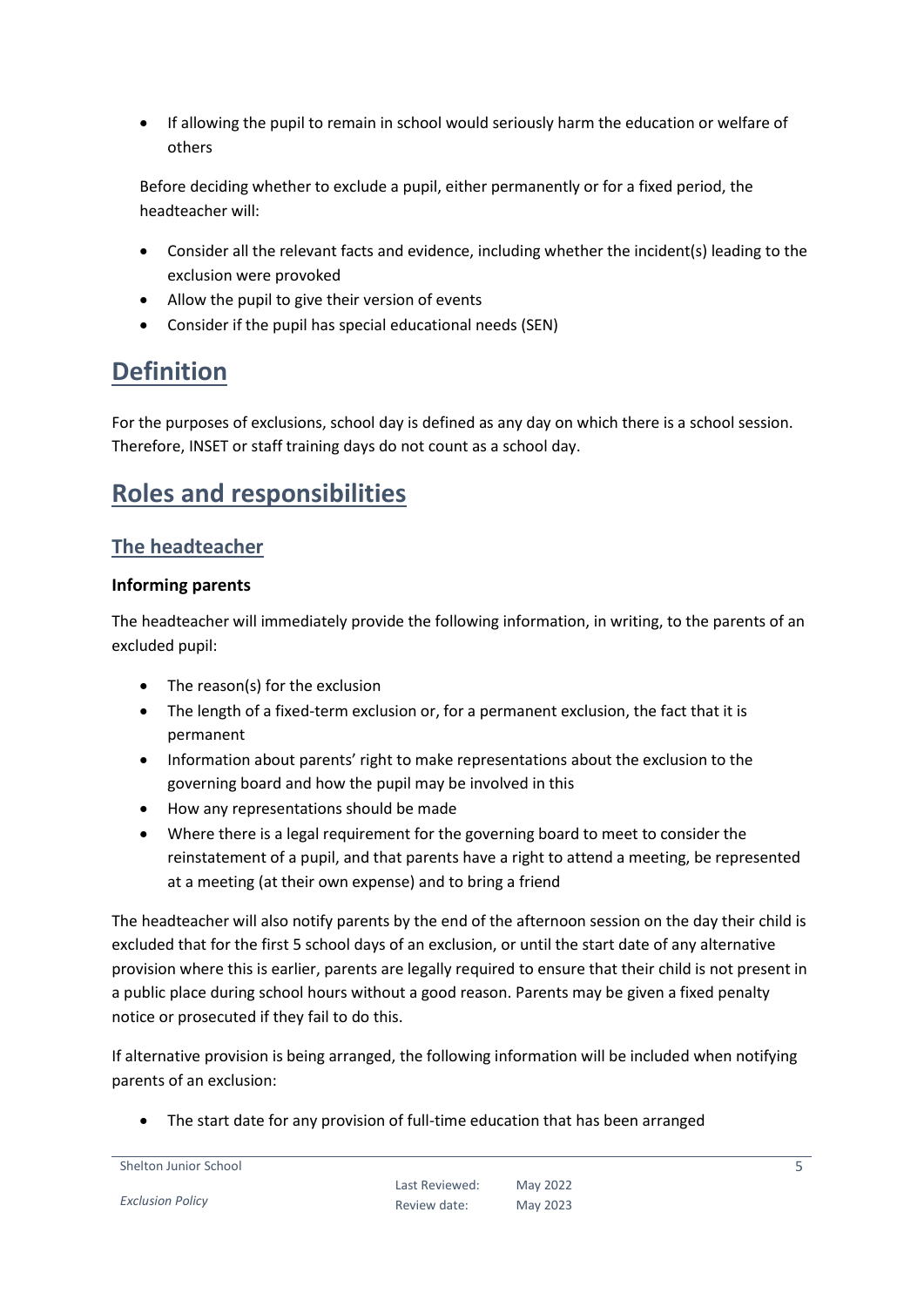- The start and finish times of any such provision, including the times for morning and afternoon sessions, where relevant
- The address at which the provision will take place
- Any information required by the pupil to identify the person they should report to on the first day

Where this information on alternative provision is not reasonably ascertainable by the end of the afternoon session, it may be provided in a subsequent notice, but it will be provided no later than 48 hours before the provision is due to start. The only exception to this is where alternative provision is to be provided before the sixth day of an exclusion, in which case the information can be provided with less than 48 hours' notice with parents' consent.

#### <span id="page-5-0"></span>**Informing the governing board and local authority**

The headteacher will immediately notify the governing board and the local authority (LA) of:

- A permanent exclusion, including when a fixed-period exclusion is followed by a decision to permanently exclude a pupil
- Exclusions which would result in the pupil being excluded for more than 5 school days (or more than 10 lunchtimes) in a term
- Exclusions which would result in the pupil missing a public examination

For a permanent exclusion, if the pupil lives outside the LA in which the school is located, the headteacher will also immediately inform the pupil's 'home authority' of the exclusion and the reason(s) for it without delay.

For all other exclusions, the headteacher will notify the governing board and LA once a term.

## <span id="page-5-1"></span>**The governing board**

Responsibilities regarding exclusions are delegated to an Exclusion Committee consisting of at least 3 governors.

The Exclusion Committee has a duty to consider the reinstatement of an excluded pupil (see Considering the reinstatement of a pupil section below).

Within 14 days of receipt of a request, the governing board will provide the secretary of state and the LA with information about any exclusions in the last 12 months.

For a fixed-period exclusion of more than 5 school days, the governing board will arrange suitable full-time education for the pupil. This provision will begin no later than the sixth day of the exclusion.

#### <span id="page-5-2"></span>**The LA**

For permanent exclusions, the LA is responsible for arranging suitable full-time education to begin no later than the sixth day of the exclusion.

Shelton Junior School

*Exclusion Policy*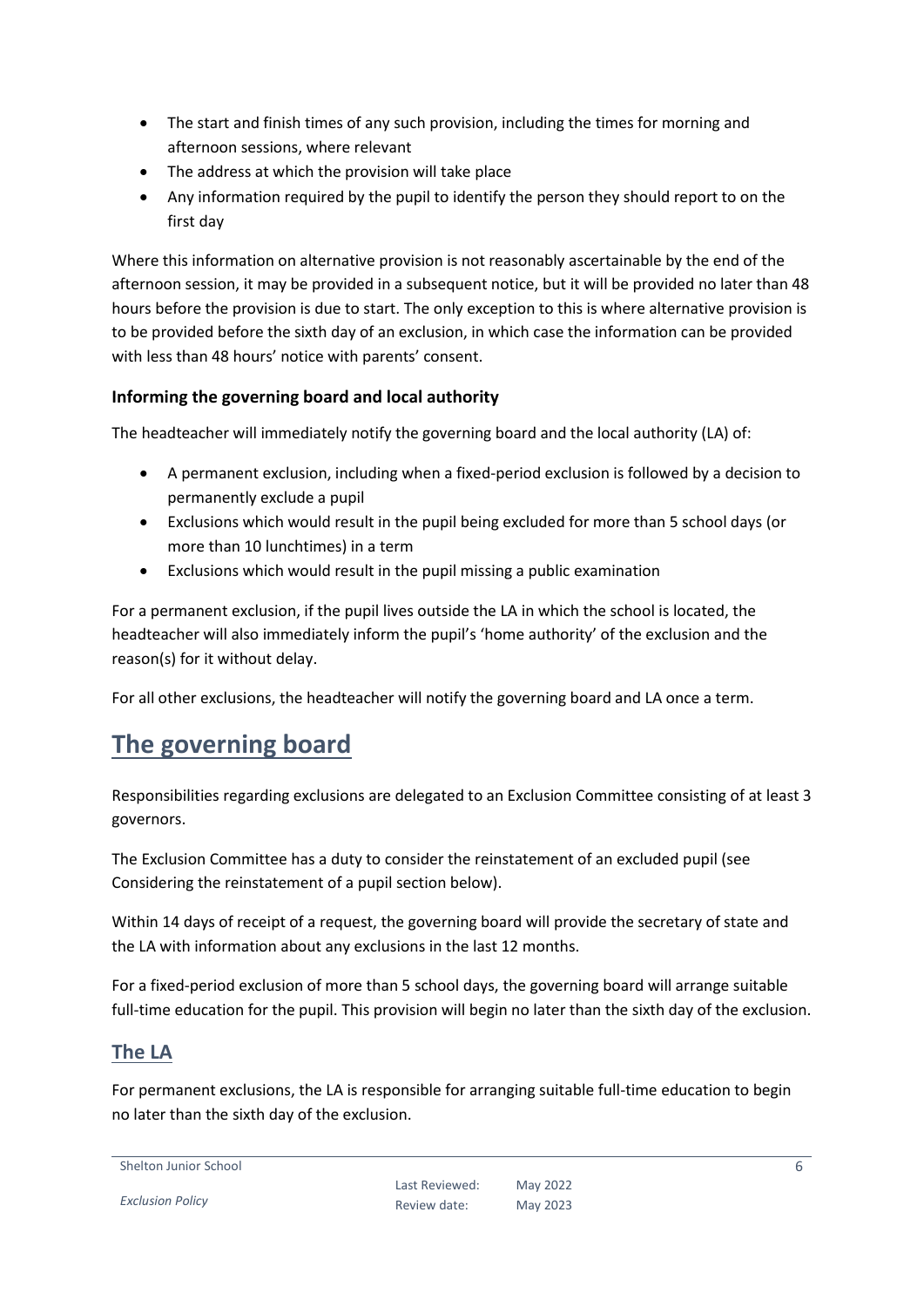# <span id="page-6-0"></span>**Considering the reinstatement of a pupil**

The Exclusion Committee will consider the reinstatement of an excluded pupil within 15 school days of receiving the notice of the exclusion if:

- The exclusion is permanent
- It is a fixed-term exclusion which would bring the pupil's total number of school days of exclusion to more than 15 in a term
- It would result in a pupil missing a public examination or national curriculum test

If requested to do so by parents, The Exclusion Committee will consider the reinstatement of an excluded pupil within 50 school days of receiving notice of the exclusion if the pupil would be excluded from school for more than 5 school days, but less than 15, in a single term.

Where an exclusion would result in a pupil missing a public examination, The Exclusion Committee will consider the reinstatement of the pupil before the date of the examination. If this is not practicable, the chair of the governing board (or the vice-chair where the chair is unable to make this consideration) will consider the exclusion independently and decide whether or not to reinstate the pupil.

The Exclusion Committee can either:

- Decline to reinstate the pupil, or
- Direct the reinstatement of the pupil immediately, or on a particular date

In reaching a decision, The Exclusion Committee will consider whether the exclusion was lawful, reasonable and procedurally fair and whether the headteacher followed their legal duties. They will decide whether or not a fact is true 'on the balance of probabilities', which differs from the criminal standard of 'beyond reasonable doubt', as well as any evidence that was presented in relation to the decision to exclude.

Minutes will be taken of the meeting, and a record of evidence considered kept. The outcome will also be recorded on the pupil's educational record.

The Exclusion Committee will notify, in writing, the headteacher, parents and the LA of its decision, along with reasons for its decision, without delay.

Where an exclusion is permanent The Exclusion Committee's decision will also include the following:

- The fact that it is permanent
- Notice of parents' right to ask for the decision to be reviewed by an independent review panel, and:
	- $\circ$  The date by which an application for an independent review must be made
	- o The name and address to whom an application for a review should be submitted

```
Shelton Junior School
```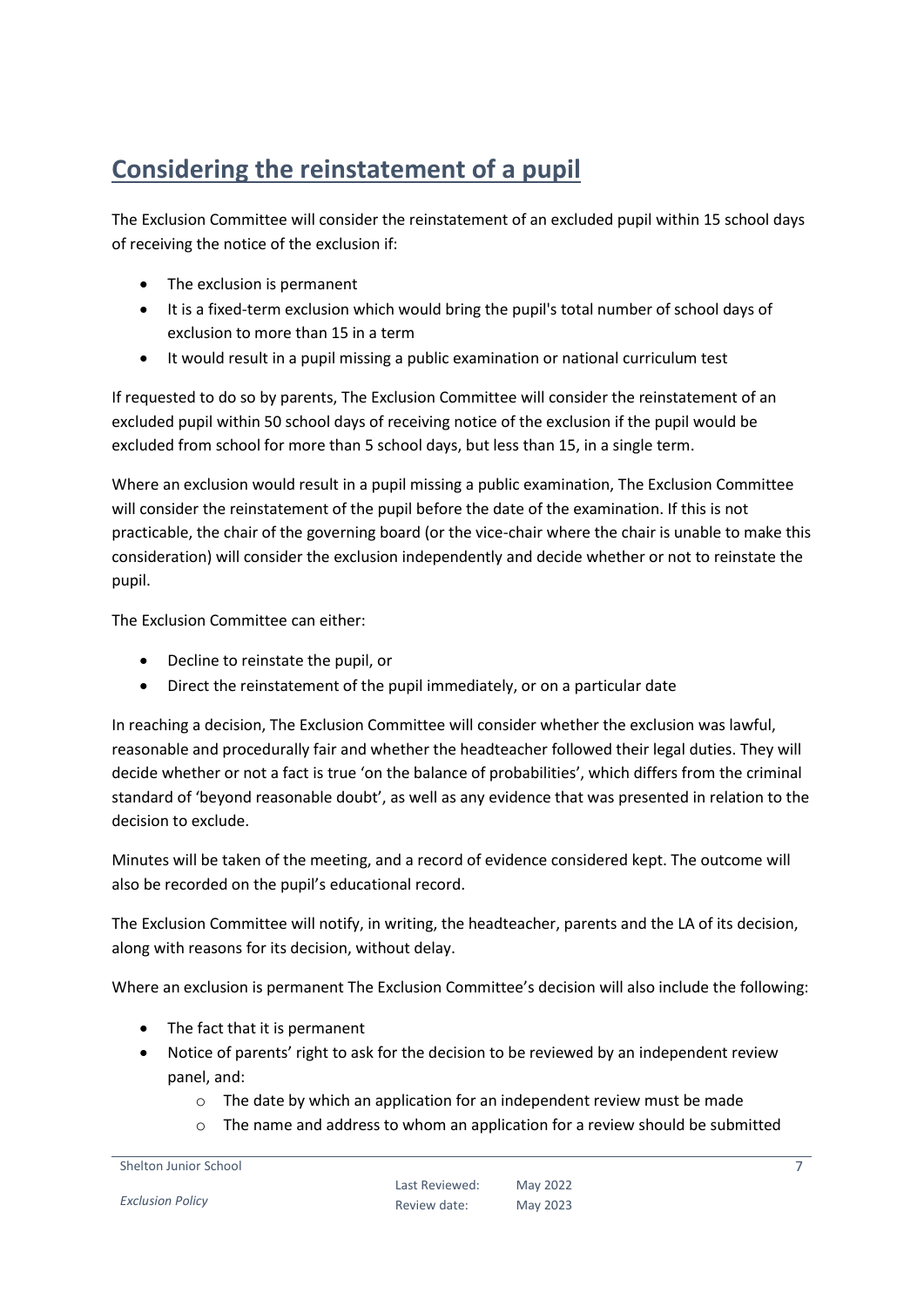- $\circ$  That any application should set out the grounds on which it is being made and that, where appropriate, reference to how the pupil's SEN are considered to be relevant to the exclusion
- o That, regardless of whether the excluded pupil has recognised SEN, parents have a right to require the LA to appoint an SEN expert to attend the review
- o Details of the role of the SEN expert and that there would be no cost to parents for this appointment
- $\circ$  That parents must make clear if they wish for an SEN expert to be appointed in any application for a review
- $\circ$  That parents may, at their own expense, appoint someone to make written and/or oral representations to the panel, and parents may also bring a friend to the review
- That if parents believe that the exclusion has occurred as a result of discrimination, they may make a claim under the Equality Act 2010 to the first-tier tribunal (special educational needs and disability), in the case of disability discrimination, or the county court, in the case of other forms of discrimination. A claim of discrimination made under these routes should be lodged within 6 months of the date on which the discrimination is alleged to have taken place

## <span id="page-7-0"></span>**An independent review**

If parents apply for an independent review, the LA will arrange for an independent panel to review the decision of the governing board not to reinstate a permanently excluded pupil.

Applications for an independent review must be made within 15 school days of notice being given to the parents by The Exclusion Committee of its decision to not reinstate a pupil.

A panel of 3 or 5 members will be constituted with representatives from each of the categories below. Where a 5-member panel is constituted, 2 members will come from the school governors category and 2 members will come from the headteacher category.

- A lay member to chair the panel who has not worked in any school in a paid capacity, disregarding any experience as a school governor or volunteer
- School governors who have served as a governor for at least 12 consecutive months in the last 5 years, provided they have not been teachers or headteachers during this time
- Headteachers or individuals who have been a headteacher within the last 5 years

A person may not serve as a member of a review panel if they:

- Are a member of the LA, or governing board of the excluding school
- Are the headteacher of the excluding school, or have held this position in the last 5 years
- Are an employee of the LA, or the governing board, of the excluding school (unless they are employed as a headteacher at another school)
- Have, or at any time have had, any connection with the [LA/academy trust], school, governing board, parents or pupil, or the incident leading to the exclusion, which might reasonably be taken to raise doubts about their impartiality

Shelton Junior School

*Exclusion Policy*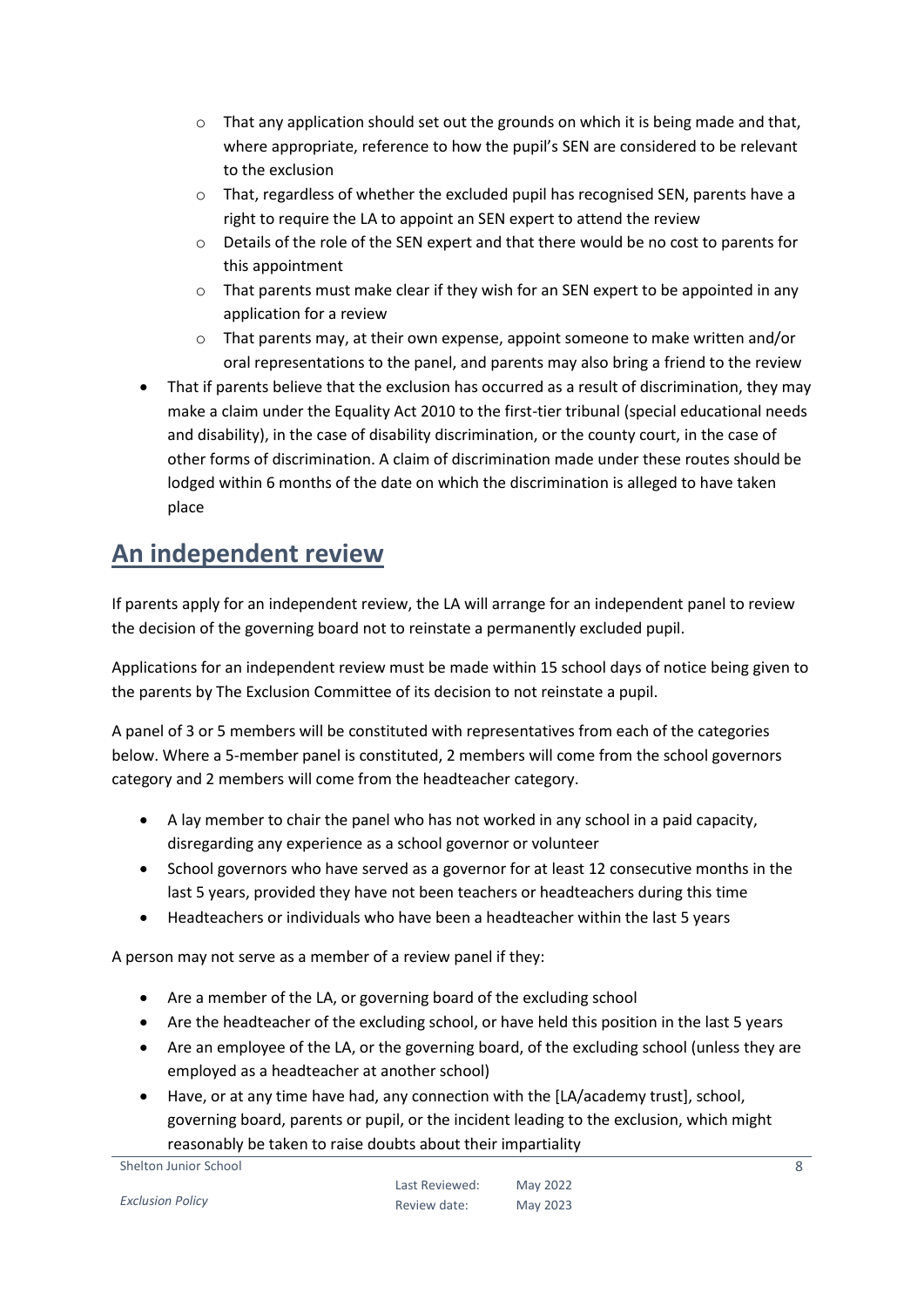Have not had the required training within the last 2 years (see appendix 1 for what training must cover)

A clerk will be appointed to the panel.

The independent panel will decide one of the following:

- Uphold the governing board's decision
- Recommend that the governing board reconsiders reinstatement
- Quash the governing board's decision and direct that they reconsider reinstatement (only when the decision is judged to be flawed)

The panel's decision can be decided by a majority vote. In the case of a tied decision, the chair has the casting vote.

## <span id="page-8-0"></span>**School registers**

A pupil's name will be removed from the school admissions register if:

- 15 school days have passed since the parents were notified of the exclusion panel's decision to not reinstate the pupil and no application has been made for an independent review panel, or
- The parents have stated in writing that they will not be applying for an independent review panel

Where an application for an independent review has been made, the governing board will wait until that review has concluded before removing a pupil's name from the register.

Where alternative provision has been made for an excluded pupil and they attend it, code B (education off-site) or code D (dual registration) will be used on the attendance register.

Where excluded pupils are not attending alternative provision, code E (absent) will be used.

### <span id="page-8-1"></span>**Returning from a fixed-term exclusion**

Following a fixed-term exclusion, a re-integration meeting will be held involving the pupil, parents, a member of senior staff and other staff, where appropriate.

The following measures may be implemented when a pupil returns from a fixed-term exclusion:

- Agreeing a behaviour contract
- Agreeing a behaviour plan with teachers, parents and the pupil
- Putting a pupil 'on report'
- Internal isolation

#### Shelton Junior School